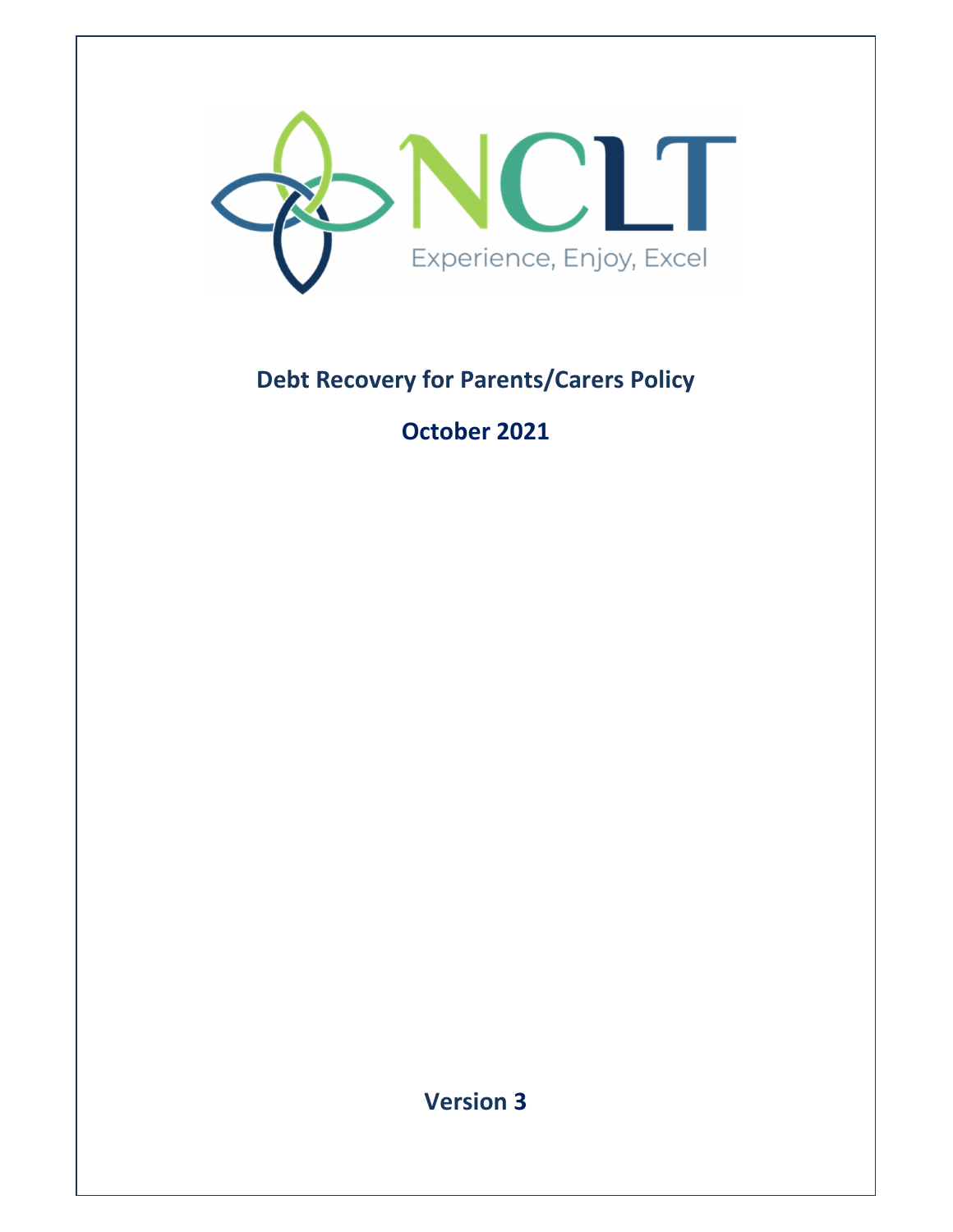# **Introduction**

In accordance with the funding agreement from the Education & Skills Funding Agency (ESFA), the North Cornwall Learning Trust (the Trust) is required to apply robust financial controls which conform to the requirements of both propriety and good financial management.

To this end the Trust Board and Local Governing Bodies are responsible for ensuring that procedures are in place for the recovery of any outstanding debt. This policy sets out the procedure for debt recovery within the Trust academies and for the write-off of any debt which is deemed to be irrecoverable.

This policy applies to all academy fee paying services including nursery, before and after academy clubs, academy meals, trips and other resources/services sold to parents/carers.

# **Rationale**

This Policy has been compiled recognising the difficulties placed on Headteachers in balancing the social welfare of pupils with the management of the academy budget. This policy is fair and just, and sets out a clear procedure for families. By introducing a zero tolerance debt policy we aim to reduce the risk to parents incurring large debts that they will struggle to pay and minimise the amount of staff time taken in chasing outstanding payments.

As the Academy is responsible for managing payments and arrears for academy meals and other services, these are processed through the main academy budget. Where debts are incurred, the academy budget has to pay for them; this means that the money that should be spent on children's education is used to pay for debts incurred by parents. Every parent will agree that this is unacceptable and we request that all parents give this policy their full support.

# **Academy Meals**

The Academy is under a duty to provide free academy meals to those who are eligible, but there is no obligation beyond this. If arrears exist, the Academy can refuse to continue to provide meals. As most parents appreciate no-one would take their child to a restaurant and expect them to be given food without paying; the same applies at academy.

You may not have to pay for academy lunches if you receive any of the following:

- Income Support
- income-based Jobseeker's Allowance
- income-related Employment and Support Allowance
- support under Part VI of the Immigration and Asylum Act 1999
- the guaranteed element of Pension Credit
- Child Tax Credit (provided you're not also entitled to Working Tax Credit and have an annual gross income of no more than £16,190)
- Working Tax Credit run-on paid for 4 weeks after you stop qualifying for Working Tax Credit
- Universal Credit if you apply on or after 1 April 2018 your household income must be less than £7,400 a year (after tax and not including any benefits you get)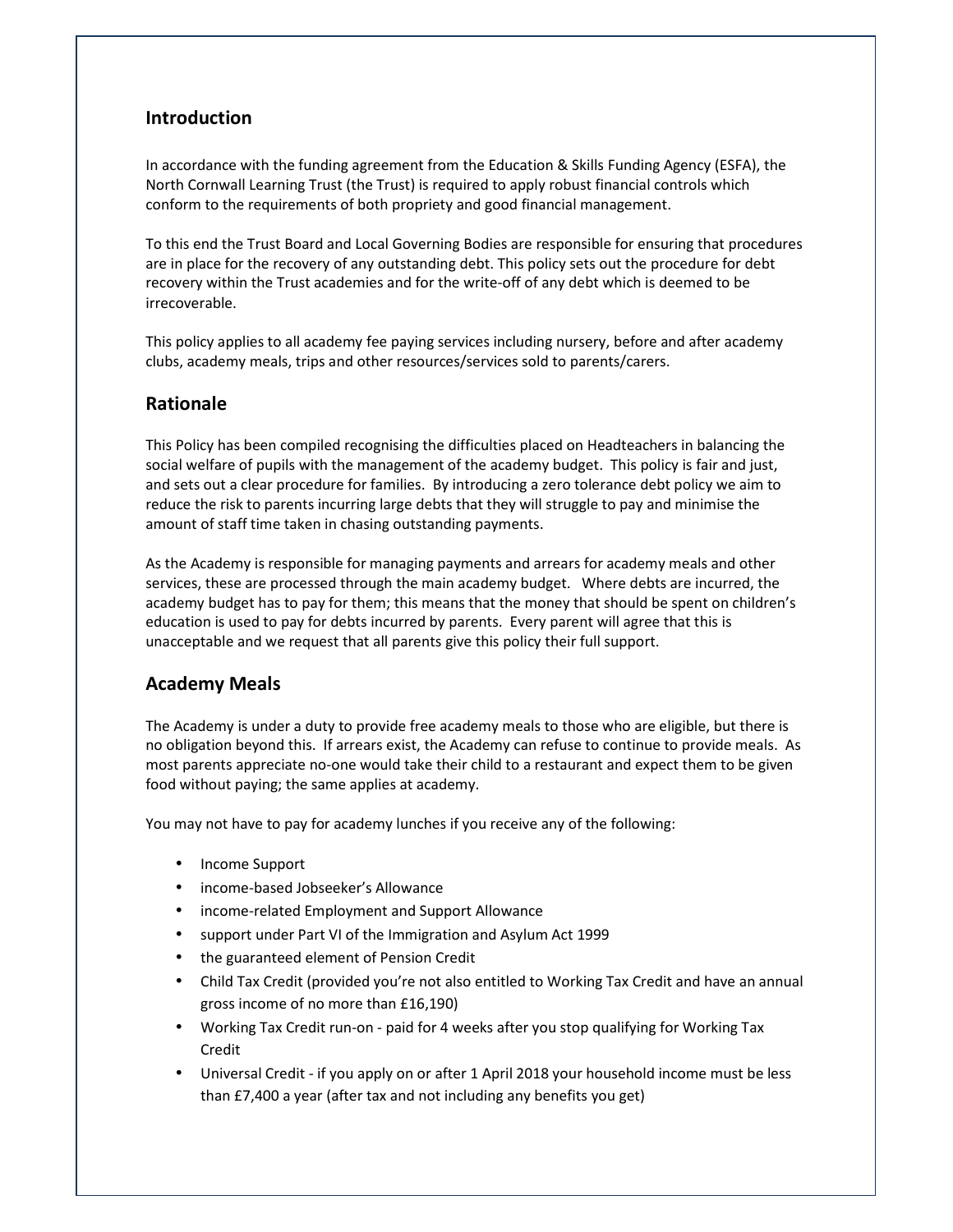For further information about applying for a free academy meal please visit Cornwall Council's website or speak to a member of the Academy Office staff.

### **Parents, please note: it is your responsibility to apply for free academy meals and to ensure that the Local Authority/Academy is kept up-to-date with your circumstances.**

Currently, all infant children (Reception, Year 1 and Year 2 pupils) are entitled to a Universal Infant Free Academy meal. This is not the same as a free academy meal from the Local Authority.

## **Other Services**

The Academy provides a number of other services, these include nursery, before and after academy care, dinner money and academy trips. All payments for chargeable services, including academy meals should be made in advance using Academy Money/ParentPay/Aspens online system.

## **Payment of Services**

Parents are required to pay for all services provided by the academy in advance by making an online payment to their child's account on the Academy Money/ParentPay/Aspens system. Cash/cheque or card payments will only be taken in exceptional circumstances. On the Academy Money/ParentPay/Aspens system, separate payment items are listed for every child, for example, academy meals, breakfast club, after academy clubs, nursery, trips etc. Parents can choose how frequently they make payments to the accounts. This could be weekly, monthly or termly.

If you have any difficulty accessing the system please contact the academy office immediately for help.

## **Debt Recovery**

Where payment for services is not received in advance and arrears accumulate longer than **one week**, the following procedures apply:

**Informal reminders** – Parents will be informally reminded by text/telephone call that monies are owed and that their account needs updating. The Academy Office should establish the nature of the payment delay and obtain agreement from the debtor to clear the balance of the arrears within 7 days – Noting payments for on-going services need also to be kept up-to-date and reminding the parent of the Debt Recovery Policy.

**First Formal reminder letter** – Where no payment has been received within 7 days following the informal reminder contact with the debtor, the first formal letter will be sent by the Headteacher requesting immediate payment (First Formal Letter – Appendix 1). Parents are able to set up a payment plan to bring the arrears up-to-date by contacting our MAT Finance Officer- Noting payments for on-going services need also to be kept up-to-date and reminding the parent of the Debt Recovery Policy Payment Plan – if payments agreed in the Payment Plan (sufficient enough to cover the ongoing weekly costs and pay off the debts for all services) are made on time, the service provision will continue. If regular payments are not made, the place/service will be withdrawn.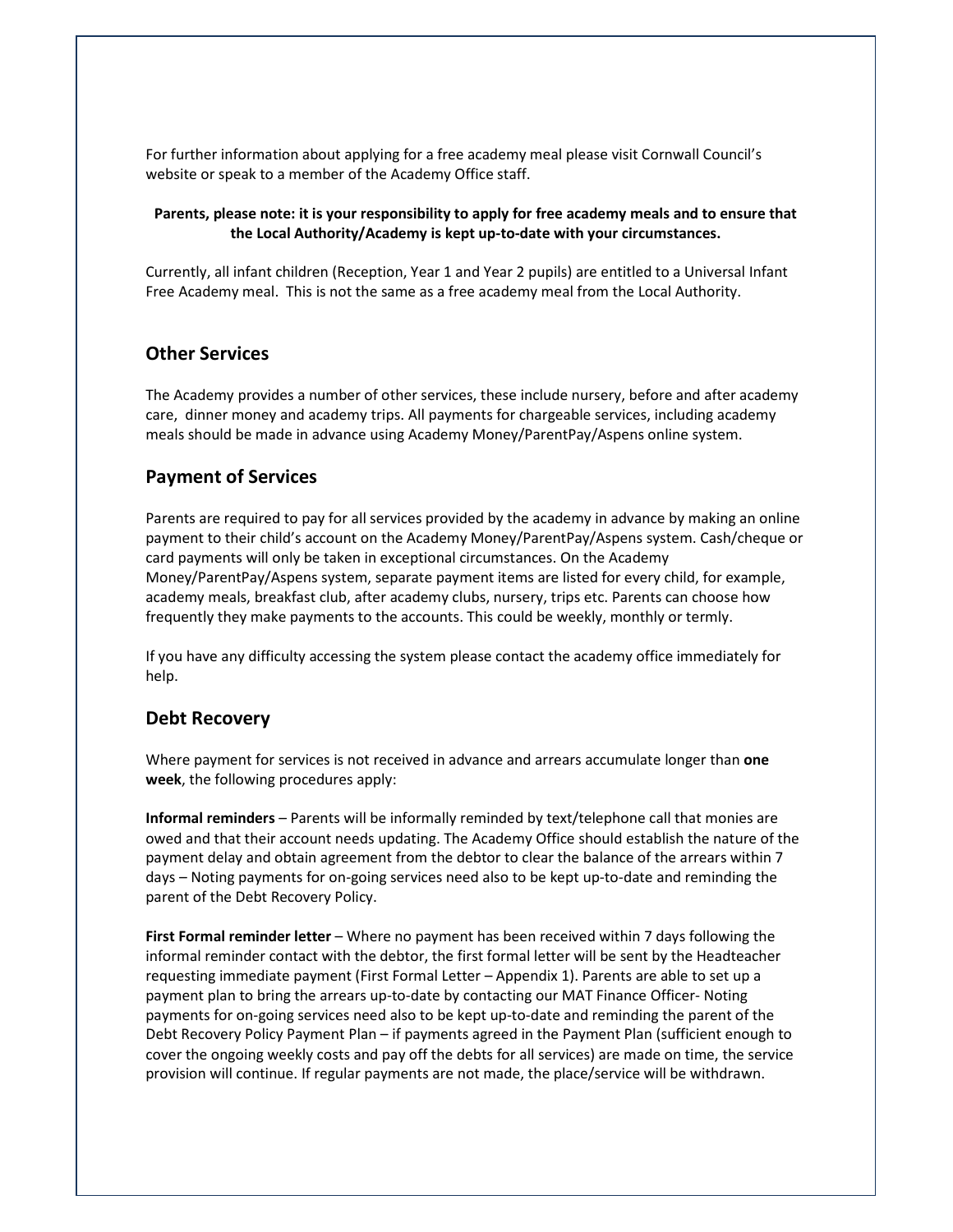**Second reminder letter** – Where no payment has been received within 7 days of sending the first letter, the Headteacher will issue the second debtors letter as per Appendix 2. If the debt has not been paid within 5 academy days:

• Academy Meals – Children will not be provided with an academy meal unless it is paid for, except those that are entitled to free academy meals or Universal Infant Free Academy Meals. If a parent genuinely forgets to pay in advance, the academy may grant a debt allowance of 1 meal. However this debt must be paid the next day and future meals must be paid in advanced before any meal is provided. If the debt is not cleared, parents must provide a packed lunch. In a case when a debt payment is not received nor a packed lunch provided, the office will phone the parent to ask them to make a payment online. Otherwise they must provide sandwiches before lunch time. Parents will be asked to provide a packed lunch until the debts are paid in full.

• Out of Academy Care – Parents will be asked to make alternative arrangements for out of academy care. Please note that all out of academy care will be suspended if one service remains in debt. This includes breakfast club, nursery, and after academy provision. Services will be reinstated once the arrears have been paid in full.

If a place at after academy club has been withdrawn: parents must be aware that if your child is not collected 30 minutes after academy finishes; your child will be provided with a place in wraparound care which will incur a further recoverable charge OR reported to Social Services.

**Third reminder letter**– Where no payment has been received within 7 days of sending the second letter, the Headteacher will issue the third and final debtors letter prior to legal action which will be sent recorded delivery as per Appendix 3. If the debt has not been paid within 7 days:-

**Possible legal action** – Where no payment has been received within 7 days of the third and final letter the matter will be reviewed by the Headteacher and MAT Finance Officer/CFO with subsequent referral to solicitors where it is considered to be the most appropriate course of action. The debtors will be informed in writing. Please note that the Headteacher reserves the right to take legal action to recover debts.

## **Waiving of Debts**

The waiving of debts is at the discretion of the Governing Body and CFO. A debt may be waived when it is believed the debtor is experiencing serious financial hardship. Please contact the academy if you feel this applies to you.

Waiving of Debts procedure – If, after every effort has been made to collect the debt and legal action is considered impractical or has been unsuccessful, individual bad (irrecoverable) debts may be written off in accordance with the following procedures:

• Initial approval must be given by both the Chair of LGB and CFO

• The write-off must be approved by the Trust Board Business Committee and then reported at the next meeting of the Trust Board

• The Academy will retain a Bad Debt Write-Off Summary.

 The Academy is responsible for notifying the EFA of any debt written off that exceeds the delegated limited as per the Academies Financial Handbook.

#### **Academy Support**

We hope that by implementing this policy, we are able to help you, as parents, manage your payments better and, at the same time, ensure that our available budget is used to enhance your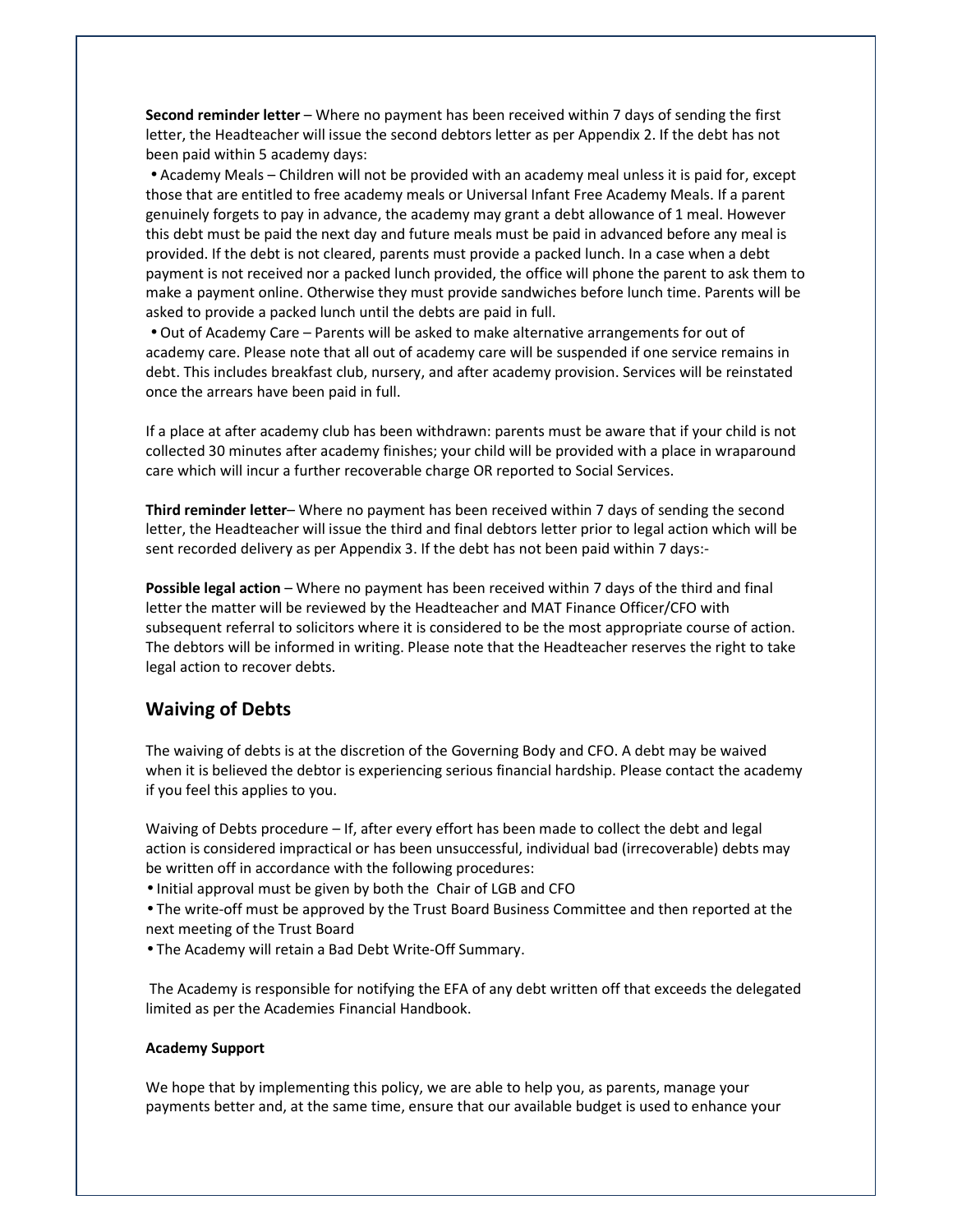children's learning. The chasing of debts is also extremely time-consuming for our staff. Time spent checking debts and sending out letters takes our staff ways from other duties at academy that would benefit all children. We request that all parents and carers work with us to avoid unnecessary time spent chasing debts by making regular payments, in advance, for our services.

This policy will be kept in the academy office and parents will be informed of the policy in occasional newsletters, academy Prospectus and academy website. Hard copies of the policy will be available on request. This policy will be reviewed bi-annually by the Trust Board of the North Cornwall Learning Trust.

#### *If you would like this in a different format please contact the academy*

| <b>Version and Date</b> |              | <b>Action/Notes</b>      |
|-------------------------|--------------|--------------------------|
| 1.0                     | March 2019   | Author: Michele Bacchus  |
| 2.0                     | March 2021   | Reviewed: Michel Bacchus |
| 3.0                     | October 2021 | Reviewed: Jo Godding     |

| Policy Reviewed: | October 2021 |
|------------------|--------------|
| Next Review:     | October 2023 |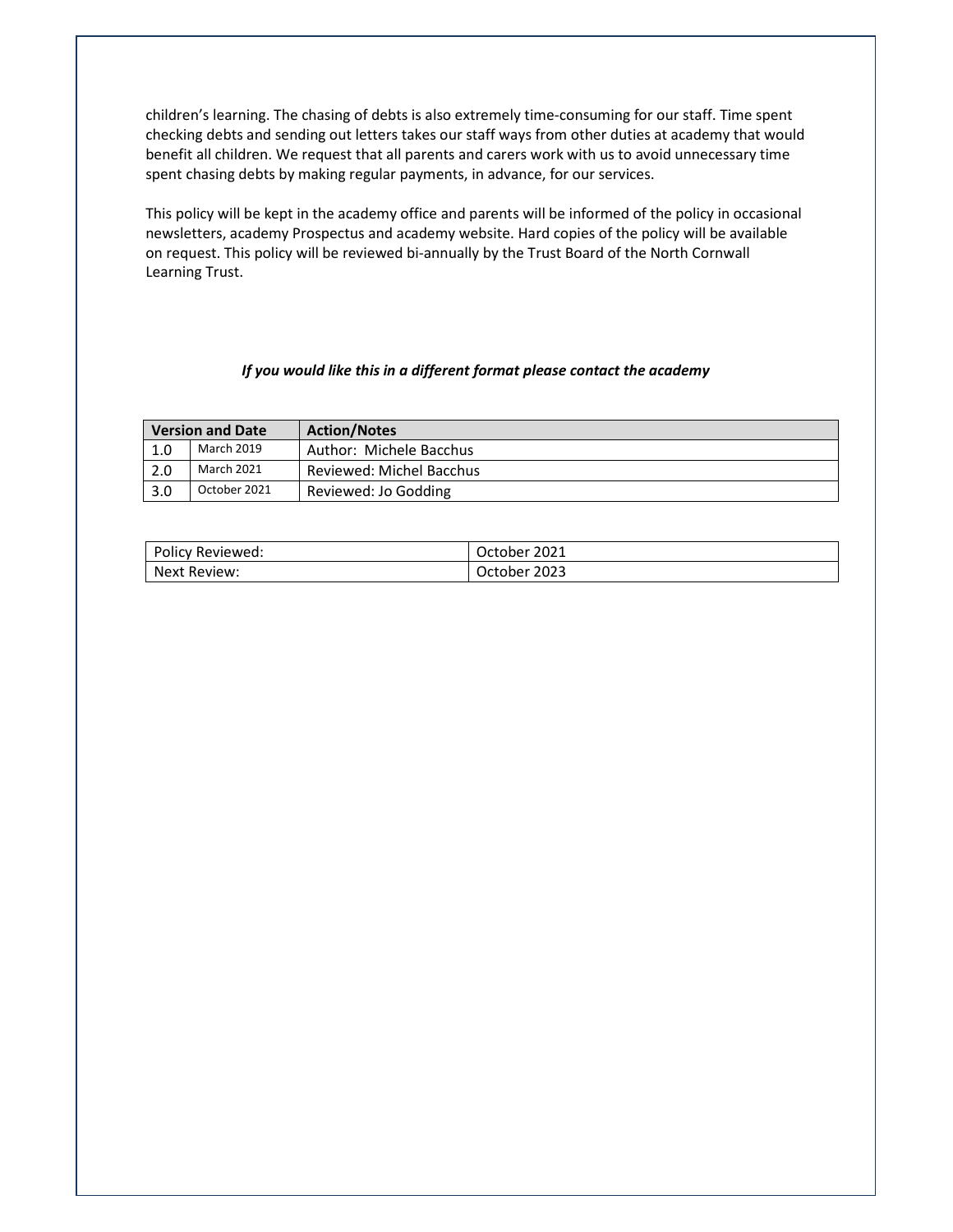# **Appendix 1 – First Debtors Letter**

Date

Debtor Name

Debtor Address

Dear (Name)

### **First Debtors Letter - Debtors details (Insert academy service and child name)**

This is a reminder that there is an overdue balance of £(X) on your account. This comprises of: (Insert invoice numbers and amounts).

You have exceeded our normal credit terms and payment within 7 days is requested.

If you wish to talk to the Academy Office about the overdue balance please call (academy telephone number) during academy hours.

Yours sincerely

(name)

Headteacher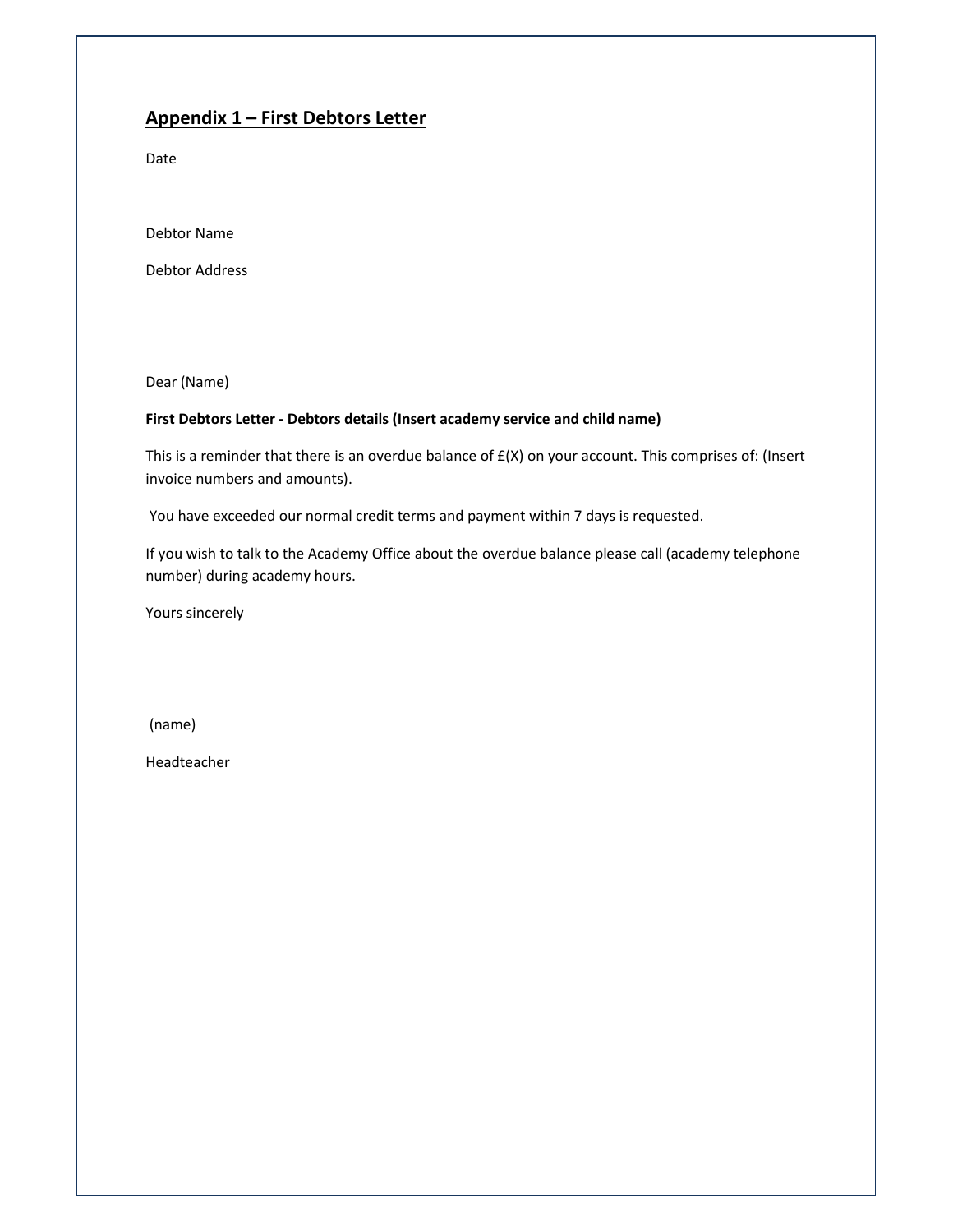## **Appendix 2 – Second Debtors Letter**

Date

Debtor Name

Debtor Address

Dear (Name)

### **Second Debtors Letter - Debtors details (Insert academy service and child name)**

Despite previous correspondence there remains an overdue balance on your account of  $E(X)$ . This comprises:

(Invoices and amounts)

If we do not receive payment within the next 7 days we shall have no alternative but to take the necessary steps to recover the amount owing to us and we will unfortunately have to suspend your access to services until the arrears have been paid in full or a payment plan has been agreed with the academy. This may mean: *Please select which option applies below*

• **Academy Meals** – You will need to provide a packed lunch until the debts are paid in full.

• **Out of Academy Care** – You will need to make alternative arrangements for out of academy care. Please note that all out of academy care will be suspended if one service remains in debt. This includes breakfast club, nursery, and after academy provision. Services will be reinstated once the arrears have been paid in full.

If a place at after academy club has been withdrawn: parents must be aware that if your child is not collected 30 minutes after academy finishes, your child will be provided with a place in wraparound care which will incur a further recoverable charge OR reported to Social Services.

If you wish to talk to the Academy Office about the overdue balance please call (academy telephone number) during academy hours.

Yours sincerely

(name)

Headteacher